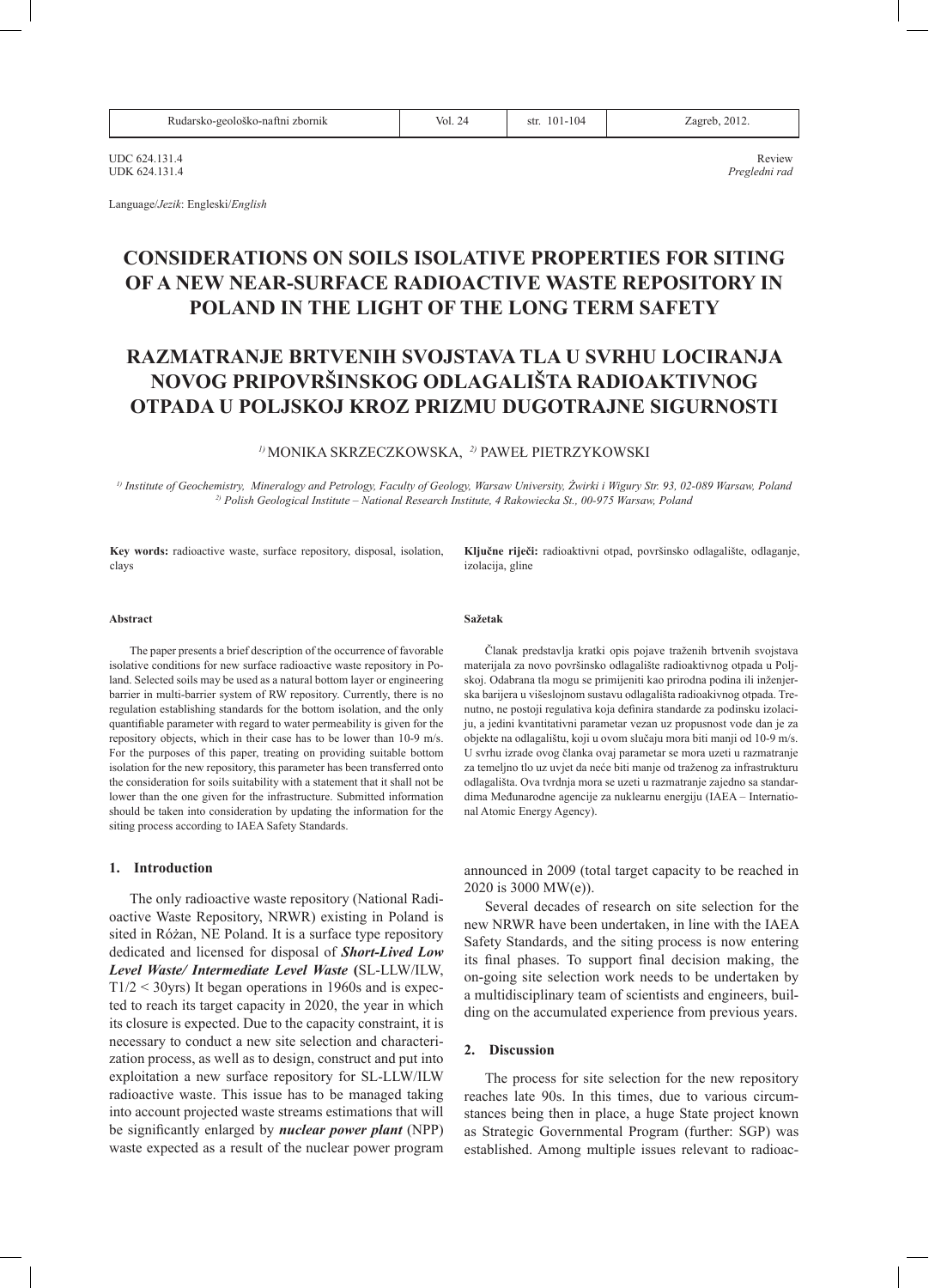tive waste and spent fuel management, one of its main considerations was to conduct a site selection process for a new surface radioactive waste repository. This process was held accordingly to the international requirements and guidance, which have not changed in their fundamentals since then. Experience gained and described at this time, also within the SGP frames, is described in multiple papers (Mitręga et al. 1994; Włodarski, 1995; Mitręga et al. 1995; Włodarski et al, 1996; Frankowski et al., 1997, 1997-1999; Frankowski & Mitręga, 1998). These reveal the importance of properly addressing environmental and natural factors that are important for radioactive waste disposal before making the final decision about the choice of a repository site. An appropriate level of detail has to be delivered at each of the site survey stages, from planning and conceptual design, through site selection, characterization of candidate sites and the specific detailed studies, such as safety assessments, that are required for confirmation and regulatory approvals necessary for the selected site.

During siting for a surface repository, the factors that need to be considered include a group of natural hazards which, among others reflect geological conditions such as seismicity and tectonics, and the effects of climate and related hazards that may impact the surface environment, such as geotechnical hazard, flooding or groundwater migration paths. In relation to these natural hazards, their frequency of occurrence and enhanced magnitude due to human induced events shall be taken into account, such as induced seismicity or flooding. These analyses should be complemented with intrusive scenarios for the long term safety assessments regarding to the closure and post closure stages.

On the basis of desk-studies, environmental and geological field works and analysis and socio-economic studies (Biderman, 1997; Frankowski et al. 1997–1999), a total number of 24 selected sites have been investigated on a regional level and selected for further investigations for their suitability to host a surface repository of radioactive waste. Further detailed characterization, which included a variety of geological investigations, was further undertaken for 15 of these sites, however, due to the lack of support from local communities, no final decisions on site selection and therefore, detailed safety assessments, were made during this time. Thus, it is now necessary to update the previous results with new data, which need to reflect condition changes, e.g. flooding, population distribution throughout the last 20 years, as well as to consider new sites proposed on the basis of volunteering approach etc.

According to national regulations (Rozporządzenie Rady Ministrów Dz.U. Nr 230, poz. 1925) surface radioactive waste repositories shall be sited, constructed, operated and closed in a way that prevents the public from reaching an annual effective dose rate, taking into account all the intake pathways, higher than 0,1 mSv over a 500 years period. This requirement provides assurance concerning the long-term safety of a disposal facility already during the early stages of the development program. Also, the national regulations set out the requirements that must be adhered to by any proponent of a radioactive waste disposal facility. According to these national regulations, there does not any requirement for ground layers isolation exist and the only quantitative parameter describing the isolation properties given in value is permeability with regard to repository objects, which shall be lower than 10-9 m/s. This requirement was transferred to the considerations on ground isolation properties in this paper with a condition, that for providing a proper level of long term safety, bottom isolation should not be lower than the permeability of the repository infrastructure.

Great importance is attached to ensuring that the required level of isolation and containment is met. The requisite isolation and containment can be achieved through the application of multiple barriers, which shall mean not only providing a multi barrier approach at the stage of closure due to the construction of the cover cap, but also ensuring that there is the proper bottom isolation, to be achieved through an appropriate choice of site providing suitable natural geological barriers which may or may not require engineering enhancement.

Another dependence to be considered is that according to the state of the art, the engineered repository characteristics should be designed to function in a complementary manner along with the natural site conditions. Nevertheless, bottom isolation as a key factor significantly influencing the long-term safety can be considered as a stand alone factor on the basis of the soil parameters, both in natural as well as reinforced soil conditions.

Near-surface geological conditions for over 70% of the country have been created in response to eight Quaternary glaciation periods, therefore most of the territory of Poland is covered by glacial tills, fluvioglacial sands and gravels, periglacial loess, ice-dammed clays and interglacial non-cohesive soils as well as organic sediments such as: peat, gyttja and lacustrine chalk. These, which meet requirements of geological barriers are illustrated on the Figure 1, along with the display of some of negative conditions occurrence such as mining activity and groundwater depressions induced by human and industry. The overlap of both preferable and negative geological conditions reveals part of sites which needs to be excluded from considerations, simultaneously displaying these of favorable features. With regard to a prospective surface repository for radioactive waste, this creates a set of widespread possibilities for choosing a suitable site within the areas of occurrence of soil and near-surface geological conditions that might meet criteria to be considered for natural geological barriers.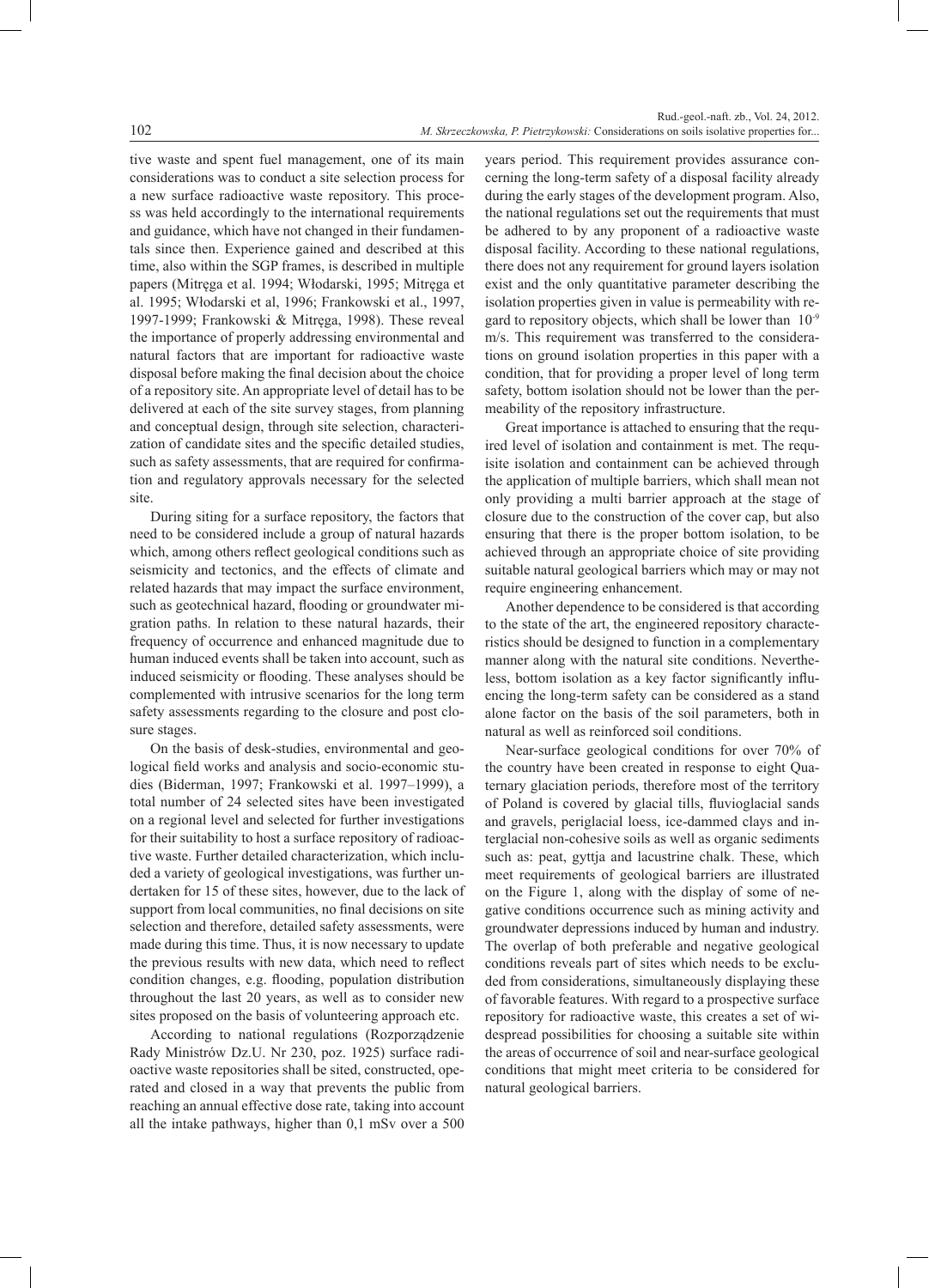# **3. Conclusions**

On the basis of the regulatory requirements and previous research considerations, the abovementioned low permeability cohesive soils and near-surface geological strata should be considered as the preferable material upon which to site a radioactive waste surface repository. Alternatively, if the natural ground conditions are such

that this quantitative permeability requirement cannot be met, it would be necessary to choose a site displaying soil and near-surface conditions as close to the desired permeability values as possible and appropriate engineering means should be applied to meet this criteria in the longterm perspective of the very early stages of repository development pathway, i.e. site selection process.





*Slika 1. Spatilna distribucija odabranih pozitivnih i negativnih geoloških uvjeta s obzirom na traženje lokacije novog pripovršinskog odlagališta radioaktivnog otpada u Poljskoj (karta preuzeta iz Majer et all., 2007)*